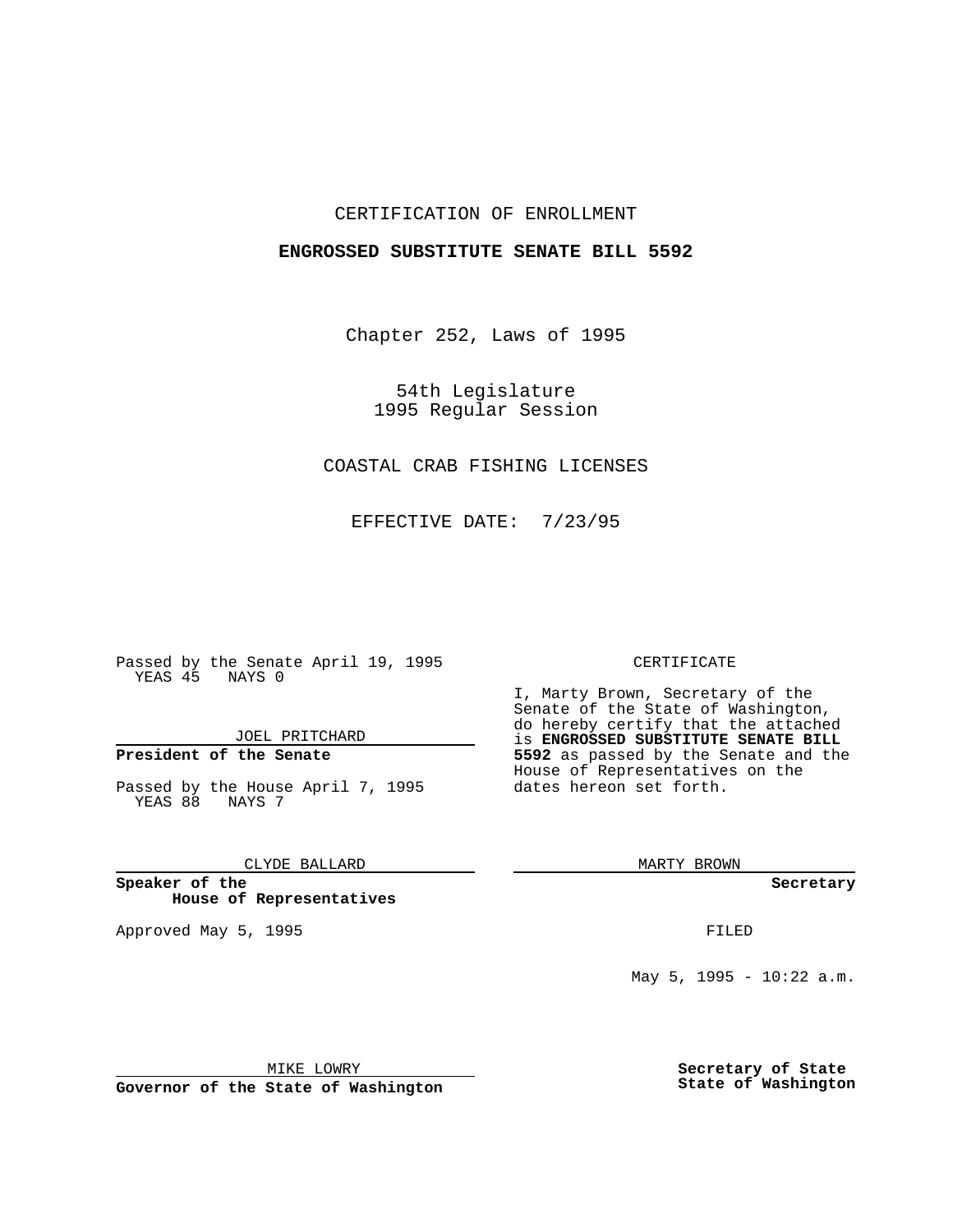## **ENGROSSED SUBSTITUTE SENATE BILL 5592** \_\_\_\_\_\_\_\_\_\_\_\_\_\_\_\_\_\_\_\_\_\_\_\_\_\_\_\_\_\_\_\_\_\_\_\_\_\_\_\_\_\_\_\_\_\_\_

\_\_\_\_\_\_\_\_\_\_\_\_\_\_\_\_\_\_\_\_\_\_\_\_\_\_\_\_\_\_\_\_\_\_\_\_\_\_\_\_\_\_\_\_\_\_\_

AS AMENDED BY THE HOUSE

Passed Legislature - 1995 Regular Session

#### **State of Washington 54th Legislature 1995 Regular Session**

**By** Senate Committee on Natural Resources (originally sponsored by Senators Spanel and Swecker)

Read first time 03/01/95.

1 AN ACT Relating to coastal crab fishing licenses; and amending RCW 2 75.30.350.

3 BE IT ENACTED BY THE LEGISLATURE OF THE STATE OF WASHINGTON:

4 **Sec. 1.** RCW 75.30.350 and 1994 c 260 s 2 are each amended to read 5 as follows:

 (1) Effective January 1, 1995, it is unlawful to fish for coastal crab in Washington state waters without a Dungeness crab« coastal or a Dungeness crab« coastal class B fishery license. Gear used must consist of one buoy attached to each crab pot. Each crab pot must be fished individually.

 (2) A Dungeness crab« coastal fishery license is transferable. Except as provided in subsection (3) of this section, such a license shall only be issued to a person who proved active historical participation in the coastal crab fishery by having designated, after 15 December 31, 1993, a vessel or a replacement vessel on the qualifying 16 license that singly or in combination meets the following criteria: (a) Made a minimum of eight coastal crab landings totaling a minimum of five thousand pounds per season in at least two of the four

19 qualifying seasons identified in subsection  $((\langle 4 \rangle) )$  (5) of this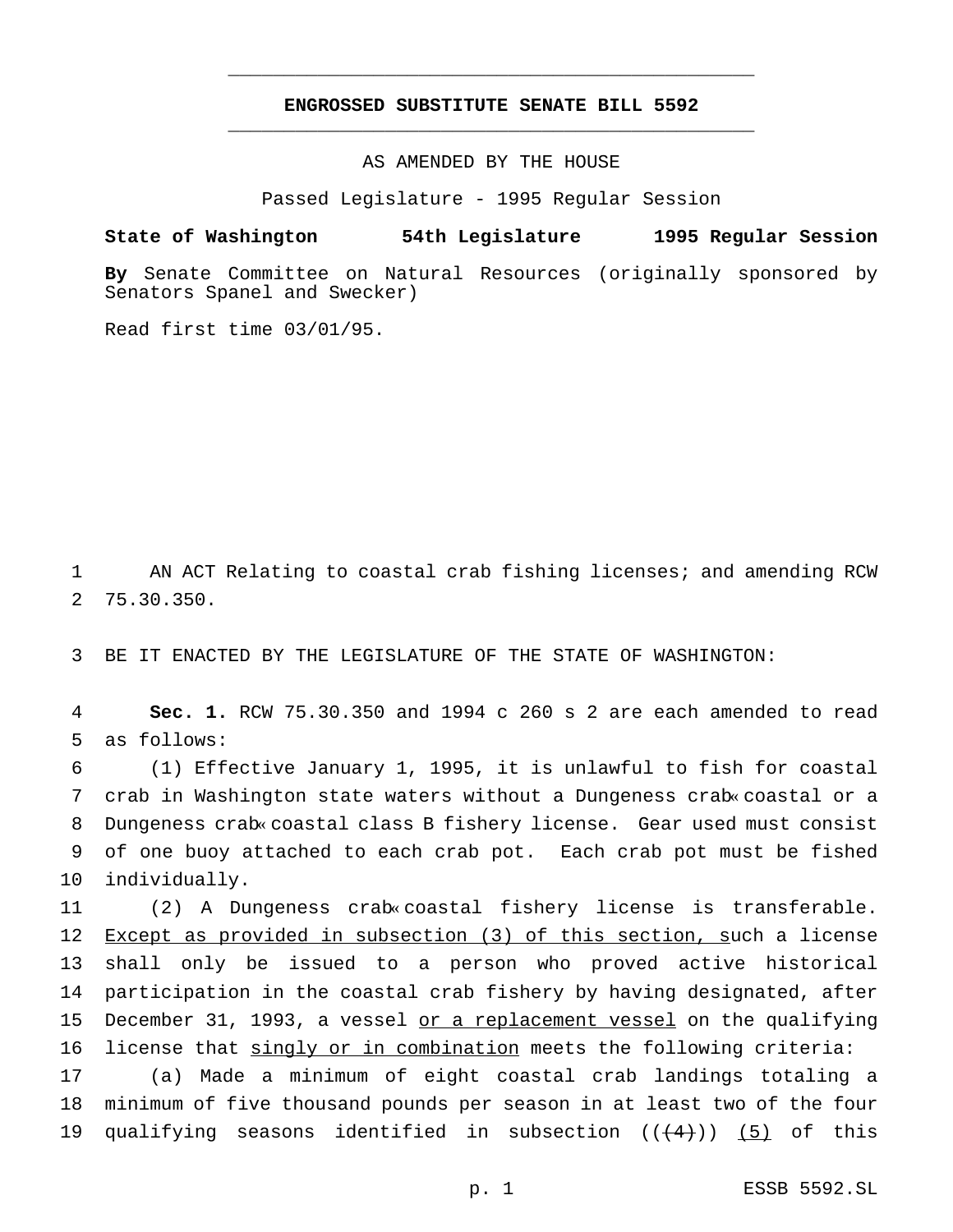section, as documented by valid Washington state shellfish receiving tickets; and showed historical and continuous participation in the coastal crab fishery by having held one of the following licenses or their equivalents each calendar year beginning 1990 through 1993, and was designated on the qualifying license of the person who held one of the following licenses in 1994:

 (i) Crab pot« Non-Puget Sound license, issued under RCW 8  $75.28.130(1)(b)$ ;

(ii) Nonsalmon delivery license, issued under RCW 75.28.125;

(iii) Salmon troll license, issued under RCW 75.28.110;

(iv) Salmon delivery license, issued under RCW 75.28.113;

(v) Food fish trawl license, issued under RCW 75.28.120; or

(vi) Shrimp trawl license, issued under RCW 75.28.130; or

 (b) Made a minimum of four Washington landings of coastal crab totaling two thousand pounds during the period from December 1, 1991, to March 20, 1992, and made a minimum of eight crab landings totaling a minimum of five thousand pounds of coastal crab during each of the following periods: December 1, 1991, to September 15, 1992; December 1, 1992, to September 15, 1993; and December 1, 1993, to September 15, 1994. For landings made after December 31, 1993, the vessel shall have been designated on the qualifying license of the person making the 22 landings<u>; or</u>

 (c) Made any number of coastal crab landings totaling a minimum of 24 twenty thousand pounds per season in at least two of the four qualifying seasons identified in subsection (5) of this section, as documented by valid Washington state shellfish receiving tickets, 27 showed historical and continuous participation in the coastal crab 28 fishery by having held one of the qualifying licenses each calendar year beginning 1990 through 1993, and the vessel was designated on the 30 qualifying license of the person who held that license in 1994.

 (3) A Dungeness crab-coastal fishery license shall be issued to a person who had a new vessel under construction between December 1, 1988, and September 15, 1992, if the vessel made coastal crab landings totaling a minimum of five thousand pounds by September 15, 1993, and the new vessel was designated on the qualifying license of the person who held that license in 1994. All landings shall be documented by 37 valid Washington state shellfish receiving tickets. License applications under this subsection may be subject to review by the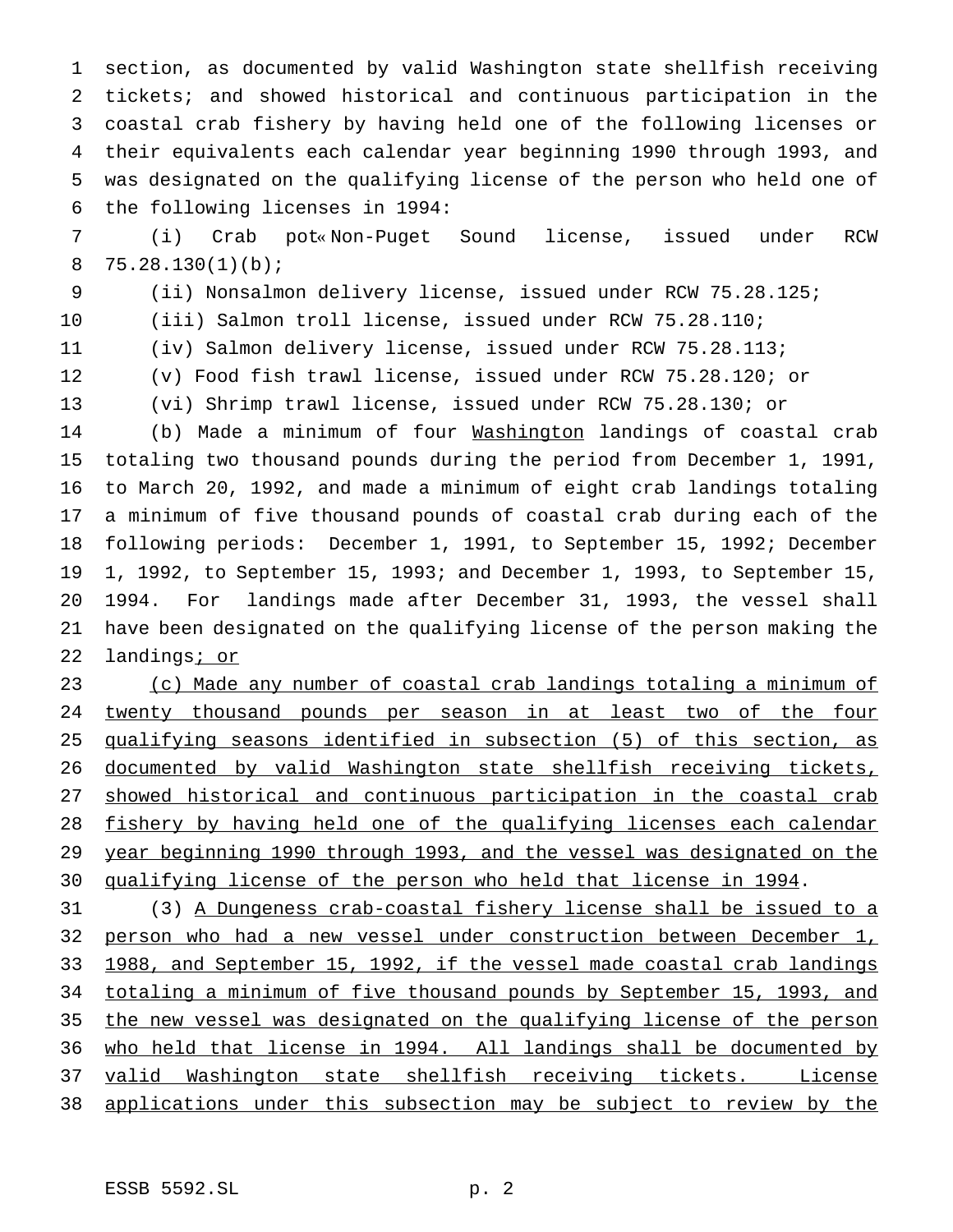1 advisory review board in accordance with RCW 75.30.050. For purposes of this subsection, "under construction" means either: (a)(i) A contract for any part of the work was signed before September 15, 1992; and (ii) The contract for the vessel under construction was not transferred or otherwise alienated from the contract holder between the date of the contract and the issuance of the Dungeness crab-coastal 8 fishery license; and (iii) Construction had not been completed before December 1, 1988; or (b)(i) The keel was laid before September 15, 1992; and 12 (ii) Vessel ownership was not transferred or otherwise alienated from the owner between the time the keel was laid and the issuance of 14 the Dungeness crab-coastal fishery license; and (iii) Construction had not been completed before December 1, 1988. (4) A Dungeness crab« coastal class B fishery license is not transferable. Such a license shall be issued to persons who do not meet the qualification criteria for a Dungeness crab« coastal fishery license, if the person has designated on a qualifying license after December 31, 1993, a vessel or replacement vessel that, singly or in combination, made a minimum of four landings totaling a minimum of two thousand pounds of coastal crab, documented by valid Washington state shellfish receiving tickets, during at least one of the four qualifying seasons, and if the person has participated continuously in the coastal crab fishery by having held or by having owned a vessel that held one or more of the licenses listed in subsection (2) of this section in each calendar year subsequent to the qualifying season in which qualifying landings were made through 1994. Dungeness crab« coastal class B fishery licenses cease to exist after December 31, 1999, and the continuing license provisions of RCW 34.05.422(3) are not applicable.  $((+4))$  (5) The four qualifying seasons for purposes of this section are: (a) December 1, 1988, through September 15, 1989; (b) December 1, 1989, through September 15, 1990; (c) December 1, 1990, through September 15, 1991; and (d) December 1, 1991, through September 15, 1992.  $((+5))$   $(6)$  For purposes of this section and RCW 75.30.420, "coastal crab" means Dungeness crab (cancer magister) taken in all